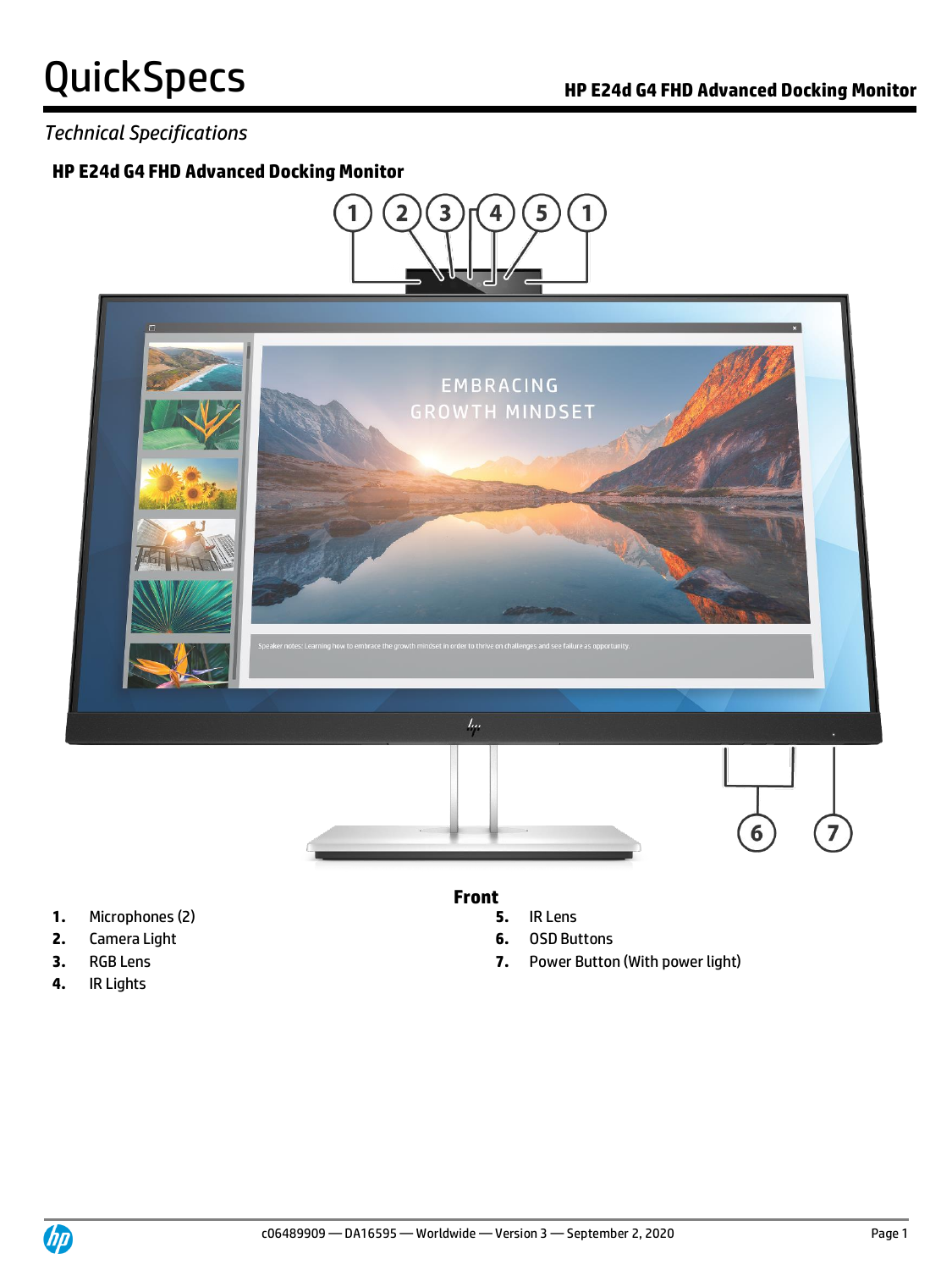### *Technical Specifications*

#### **HP E24d G4 FHD Advanced Docking Monitor**



- 
- 
- 
- 
- 
- 

#### **Back**

- **1.** Security Cable Slot **7.** DisplayPort™ OUT connector
- **2.** Master Power Switch **8.** USB Type-C™ downstream port
- **3.** Power Connector **9.** RJ-45 (Network) Jack
- **4.** HDMI Port **10.** USB SuperSpeed Ports (2)
- **5.** DisplayPort™ connector **11.** USB SuperSpeed Ports (2)
- **6.** USB Type-C™ Port (Connect to Notebook) **12.** Audio-Out (Headphone)/Audio-in (Microphone) Combo Jack

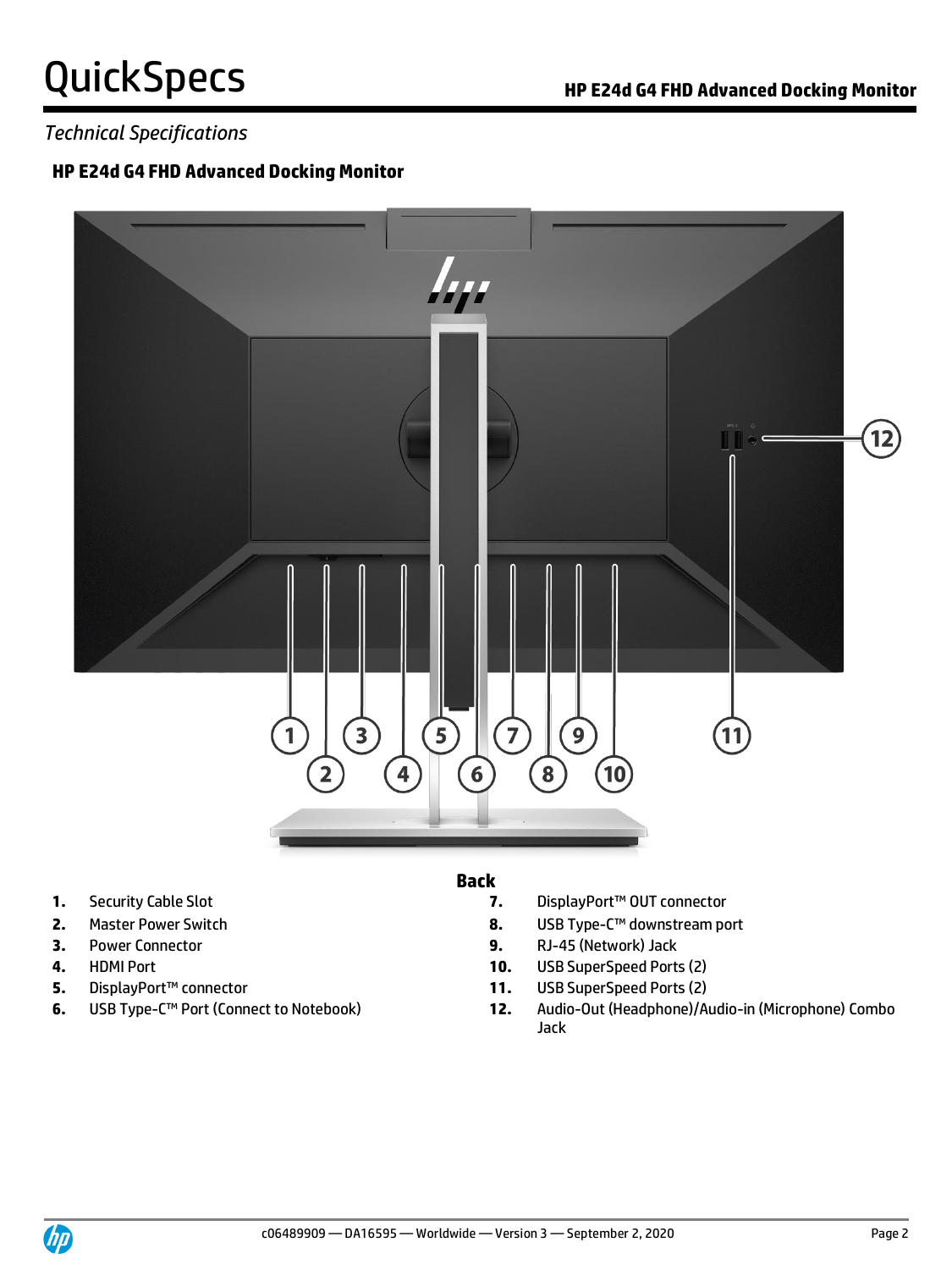### *Technical Specifications*

#### **Models:** 6PA50A8/6PA56AA

| <b>Panel Specifications</b> | <b>Display Size (Diagonal)</b>                                                                                                                                   | $23.8 - in$                         |  |
|-----------------------------|------------------------------------------------------------------------------------------------------------------------------------------------------------------|-------------------------------------|--|
|                             | <b>Display Panel Type</b>                                                                                                                                        | <b>IPS</b>                          |  |
|                             | <b>Micro-Edge Bezel</b>                                                                                                                                          | Yes, 3-sided                        |  |
|                             | <b>Native Resolution/Timing</b>                                                                                                                                  | 1920 x 1080 @60Hz                   |  |
|                             | <b>Native Resolution</b>                                                                                                                                         | USB Type C™                         |  |
|                             | <b>Panel Bit Depth</b>                                                                                                                                           | 8-bit (16.7 million color)          |  |
|                             | <b>Aspect Ratio</b>                                                                                                                                              | 16:9                                |  |
|                             | <b>Brightness - Typical</b>                                                                                                                                      | 250 cd/ $m2$                        |  |
|                             | <b>Static Contrast Ratio - Typical</b>                                                                                                                           | 1000:1                              |  |
|                             | <b>Static Contrast Ratio - Minimum</b>                                                                                                                           | 700:1                               |  |
|                             | <b>Dynamic Contrast Ratio (DCR)</b>                                                                                                                              | 5M:1                                |  |
|                             | <b>Flicker Free</b>                                                                                                                                              | Yes.                                |  |
|                             | <b>Pixel Pitch</b>                                                                                                                                               | $0.2745$ (H) $\times$ 0.2745(V)     |  |
|                             | <b>Pixels Per Inch (PPI)</b>                                                                                                                                     | 92.5                                |  |
|                             | <b>Backlight Lamp Life (to half brightness</b>                                                                                                                   | 30k minimum                         |  |
|                             | - in hours)                                                                                                                                                      |                                     |  |
|                             | <b>Anti-Glare Panel</b>                                                                                                                                          | Yes (Haze 25%)                      |  |
|                             | <b>Response Time - Typical</b>                                                                                                                                   | 5ms                                 |  |
|                             | <b>Horizontal Viewing Angle (typical</b>                                                                                                                         | $178^\circ$                         |  |
|                             | (R > 10)                                                                                                                                                         |                                     |  |
|                             | <b>Vertical Viewing Angle (typical CR&gt;10)</b>                                                                                                                 | $178^\circ$                         |  |
|                             | Panel Active Area (w x h)                                                                                                                                        | 527.04(H) × 296.46(V) mm            |  |
|                             | <b>Preset Graphic Modes/Supported</b>                                                                                                                            | 640 × 480 @60Hz                     |  |
|                             | <b>Resolutions</b>                                                                                                                                               | 720 × 400 @70Hz                     |  |
|                             |                                                                                                                                                                  | 800 × 600 @60Hz                     |  |
|                             |                                                                                                                                                                  | 1024 × 768 @60Hz                    |  |
|                             |                                                                                                                                                                  | 1280 × 720 @60Hz                    |  |
|                             |                                                                                                                                                                  | 1280 x 800 @60 HZ                   |  |
|                             |                                                                                                                                                                  | 1280 × 1024@60Hz                    |  |
|                             |                                                                                                                                                                  | 1440 × 900 @60Hz                    |  |
|                             |                                                                                                                                                                  | 1600 × 900 @60Hz                    |  |
|                             |                                                                                                                                                                  | 1680 × 1050 @60Hz                   |  |
|                             |                                                                                                                                                                  | 1920 × 1080 @60Hz                   |  |
|                             | <b>Maximum Resolution</b>                                                                                                                                        | 1920 × 1080 @60Hz                   |  |
|                             | <b>Recommended Resolution</b>                                                                                                                                    | 1920 × 1080 @60Hz                   |  |
|                             | <b>Vertical Scan Range</b>                                                                                                                                       | 50-60Hz                             |  |
|                             | <b>Horizontal Scan Range</b>                                                                                                                                     | 30-80kHz                            |  |
|                             | <b>Default Color Temperature</b>                                                                                                                                 | Neutral (6500K)                     |  |
|                             |                                                                                                                                                                  |                                     |  |
|                             | NOTE: Performance specifications represent the typical specifications provided by HP's con<br>manufacturers; actual performance may vary either higher or lower. |                                     |  |
|                             |                                                                                                                                                                  |                                     |  |
| <b>Color Gamut Coverage</b> | <b>NTSC</b>                                                                                                                                                      | ≥CIE1931 NTSC 72% &                 |  |
|                             |                                                                                                                                                                  | ≥CIE1976 NTSC 83%                   |  |
| <b>Color Management</b>     | <b>Factory Color Presets</b>                                                                                                                                     | Neutral                             |  |
|                             | <b>Color Space / Subsampling Support</b>                                                                                                                         | RGB 4:4:4, YCBCR 4:4:4, YCBCR 4:2:2 |  |
|                             | <b>Default Color Temperature</b>                                                                                                                                 | <b>Neutral (6500 K)</b>             |  |
|                             | Low Plue Light Moder                                                                                                                                             | Voc                                 |  |

NOTE: Performance specifications represent the typical specifications provided by HP's component

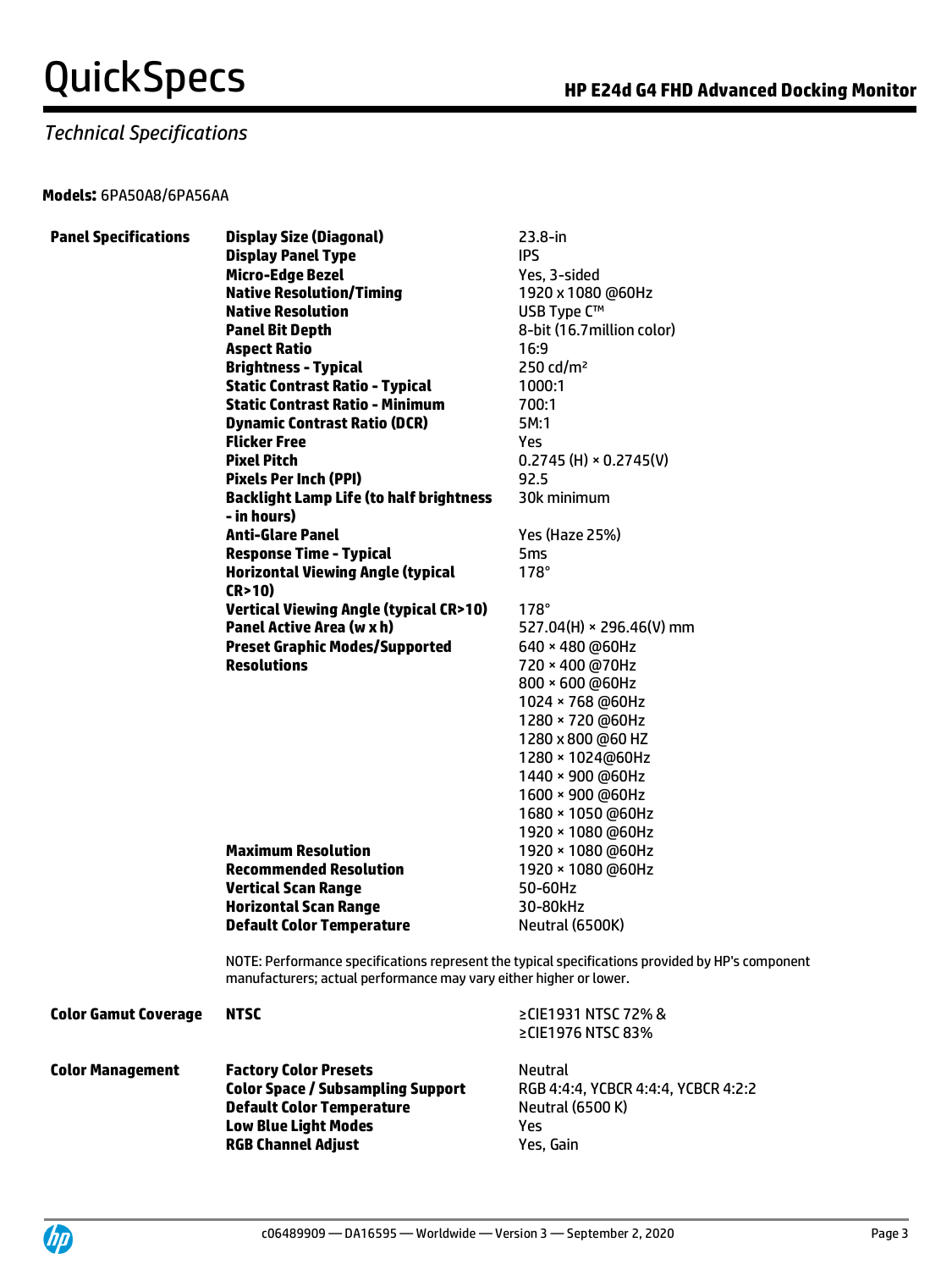### *Technical Specifications*

| <b>Monitor Specifications</b>                    | <b>Exterior Color of Monitor Bezel and</b><br>Stand | <b>Black</b>                                                                                            |
|--------------------------------------------------|-----------------------------------------------------|---------------------------------------------------------------------------------------------------------|
|                                                  | Plug & Play                                         | Yes                                                                                                     |
|                                                  | Tilt                                                | $-5^\circ$ to +20 $^\circ$                                                                              |
|                                                  | <b>Swivel</b>                                       | $+/-30^{\circ}$                                                                                         |
|                                                  | <b>Pivot</b>                                        | $+/-90^{\circ}$                                                                                         |
|                                                  | <b>Height Adjustment Range</b>                      | <b>150mm</b>                                                                                            |
|                                                  | <b>VESA Mounting</b>                                | Yes, 100 mm with integrated mount or with included                                                      |
|                                                  |                                                     | bracket                                                                                                 |
|                                                  | <b>Security Lock Ready</b>                          | Yes                                                                                                     |
|                                                  | <b>Detachable Base</b>                              | Yes, ships detached                                                                                     |
|                                                  | <b>Warranty</b>                                     | 3-3-0 US/JP/AP/EU                                                                                       |
|                                                  |                                                     | 3-3-3 AP/PRC                                                                                            |
| Multimedia                                       | Webcam                                              | Yes, 1080p FHD                                                                                          |
|                                                  | <b>Infra-Red Sensors</b>                            | Yes, 1                                                                                                  |
|                                                  | <b>Windows Hello Compatible</b>                     | Yes                                                                                                     |
|                                                  | <b>Microphone</b>                                   | Yes                                                                                                     |
| <b>On Screen Display</b><br>(OSD)                | <b>On Screen Display User Controls</b>              | Brightness+, Color, Image, Input, Power, Menu,<br>Management, Information (Power delivery up to 15W)    |
|                                                  | <b>Monitor Control Buttons or Switches</b>          | Menu, Minus ("-")/Information, Plus ("+") /Viewing Mode,<br>OK/Next Active Input, Power                 |
|                                                  | <b>User-Assignable Function Buttons</b>             | Yes, 3 (6 Options)                                                                                      |
|                                                  | <b>Languages</b>                                    | 10 (German, Dutch, T-Chinese and S-Chinese, English,<br>Spanish, French, Italian, Japanese, Portuguese) |
| <b>Connector Types</b>                           | DisplayPort™                                        | 1 DisplayPort™ 1.2 in                                                                                   |
|                                                  |                                                     | 1 DisplayPort™ 1.2 out                                                                                  |
|                                                  | HDMI                                                | 1 HDMI1.4                                                                                               |
|                                                  | <b>USB Type-C™</b>                                  | 1 USB Type C™ upstream (Power delivery up to 100 W)<br>1 USB Type C™ downstream                         |
|                                                  | <b>HDCP support</b>                                 | Yes                                                                                                     |
|                                                  | <b>Audio Output</b>                                 | 1 Headset / Microphone                                                                                  |
|                                                  | <b>Ethernet</b>                                     | Yes                                                                                                     |
| <b>USB Port</b><br><b>Specifications</b>         | <b>USB Version</b>                                  | 3.0                                                                                                     |
|                                                  | <b>USB Hub</b>                                      | Yes                                                                                                     |
|                                                  | <b>Downstream Ports</b>                             | 5 Ports                                                                                                 |
|                                                  | <b>Upstream Ports</b>                               | 1 Port                                                                                                  |
|                                                  | <b>Fast Charging USB Ports</b>                      | 4 Ports (Rear, Side) (USB-A)                                                                            |
|                                                  | <b>Power Output Maximum</b>                         | Fast Charging: 7.5 W                                                                                    |
| <b>USB-Type C™ Port</b><br><b>Specifications</b> | <b>USB-Type C™ Version</b>                          | USB 3.1 Gen1 / 5G bps                                                                                   |
|                                                  | <b>USB-Type C™ Hub</b>                              | Yes                                                                                                     |
|                                                  | Downstream USB-Type C™ Ports                        | 1 Port                                                                                                  |
|                                                  | Upstream USB-Type C™ Ports                          | 1 Port                                                                                                  |
|                                                  | <b>Video Support</b>                                | USB-C Alt mode -DP v1.2                                                                                 |
|                                                  | <b>Power Output</b>                                 |                                                                                                         |
|                                                  |                                                     | 5V/9V/12V/15V/20V, 5A                                                                                   |
|                                                  | <b>Power Output Maximum</b>                         | Up to 100 W                                                                                             |
| <b>Special Features</b>                          | <b>User Presets</b>                                 | Yes                                                                                                     |
|                                                  | <b>User Updateable Firmware</b>                     | Yes                                                                                                     |
|                                                  |                                                     |                                                                                                         |

UP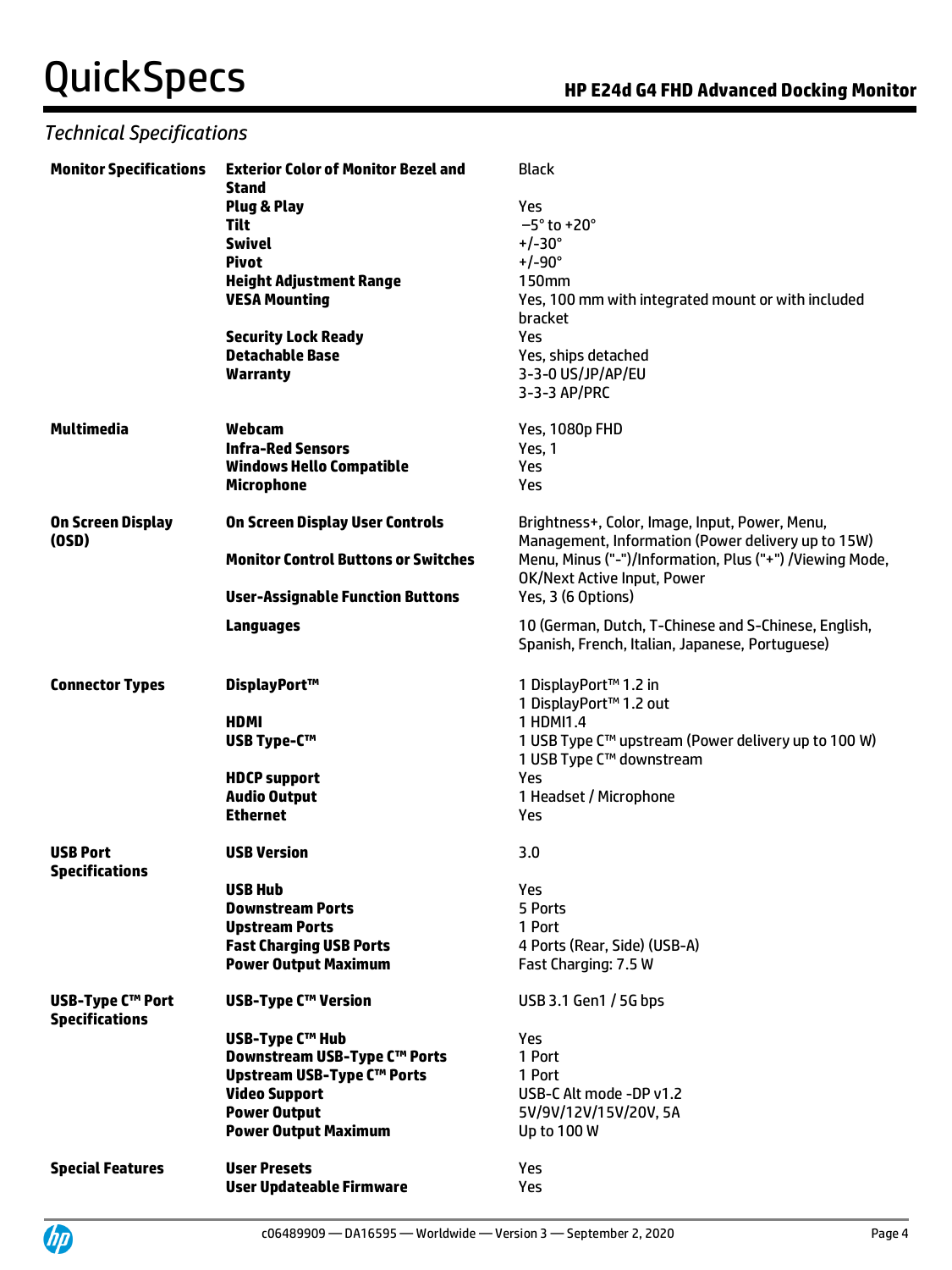#### *Technical Specifications*

| <b>Power &amp; Operating</b><br><b>Specs</b>         | <b>Power Supply</b><br><b>Power Source</b>              | <b>Internal</b><br>100 - 240 VAC 50/60 Hz                                                                                                                   |  |
|------------------------------------------------------|---------------------------------------------------------|-------------------------------------------------------------------------------------------------------------------------------------------------------------|--|
|                                                      | <b>Power Consumption - Maximum</b>                      | 175W                                                                                                                                                        |  |
|                                                      | <b>Energy Saving/Standby Mode</b>                       | 0.5W                                                                                                                                                        |  |
|                                                      | <b>Power Consumption - Typical</b>                      | 70W                                                                                                                                                         |  |
|                                                      | <b>Power cable length</b>                               | 1.9 <sub>m</sub>                                                                                                                                            |  |
|                                                      |                                                         |                                                                                                                                                             |  |
| <b>EU Energy Efficiency</b><br><b>Class (EC1062)</b> | <b>On-mode Power Consumption</b><br>(EC 1062/2010)      | 18W                                                                                                                                                         |  |
|                                                      | <b>Annual Power Consumption</b><br>(EC 1062/2010)       | 26 kWh                                                                                                                                                      |  |
|                                                      | <b>Energy Efficiency Class (EC 1062/2010)</b>           | A+                                                                                                                                                          |  |
|                                                      | <b>Visible Screen Size</b>                              | 23.8" / 60,5 cm Diagonal                                                                                                                                    |  |
| <b>Operating Conditions</b>                          | <b>Operating Temperature - Celsius</b>                  | $5^\circ - 35^\circ C$                                                                                                                                      |  |
|                                                      | <b>Operating Temperature - Fahrenheit</b>               | $41^{\circ}C - 95^{\circ}F$                                                                                                                                 |  |
|                                                      | <b>Non-operating Temperature - Celsius</b>              | $-34^{\circ} - 60^{\circ}$ C                                                                                                                                |  |
|                                                      | <b>Non-operating Temperature -</b><br><b>Fahrenheit</b> | –29° – 140°F                                                                                                                                                |  |
|                                                      | <b>Operating Humidity</b>                               | 20 - 80% Relative Humidity (non-condensing)                                                                                                                 |  |
|                                                      | <b>Non-operating Humidity</b>                           | $5 - 95%$                                                                                                                                                   |  |
|                                                      | <b>Operating Altitude</b>                               | $0 - 5,000$ m (16,400 ft.)                                                                                                                                  |  |
|                                                      | <b>Non-operating Altitude</b>                           | $0 - 12,192$ m (40,000 ft.)                                                                                                                                 |  |
| <b>Environmental</b>                                 | Mercury-free LED display backlighting                   | Yes, Mercury-free LED backlighting                                                                                                                          |  |
| <b>Features and</b>                                  | <b>Arsenic-Free Display Glass</b>                       | Yes<br>Yes                                                                                                                                                  |  |
| <b>Certifications</b>                                | Low Halogen*                                            |                                                                                                                                                             |  |
|                                                      |                                                         | GSE HP-00011-01B, table 2 defines low-halogen (BFR, CFR,<br>PVC)                                                                                            |  |
|                                                      |                                                         | NOTE: External power supplies, power cords, cables and<br>peripherals are not Low Halogen. Service parts obtained<br>after purchase may not be Low Halogen. |  |
|                                                      | <b>Agency Approvals and Certifications</b>              | WW certificate                                                                                                                                              |  |
|                                                      |                                                         | CE, CB, KC/KCC/NOM/ISO 9241-307/ EAC/TUV-                                                                                                                   |  |
|                                                      |                                                         | GS/cTUVus/PSB/CCC/CEL/ISC/VCCI/FCC/BSMI/Vietnam                                                                                                             |  |
|                                                      |                                                         | MEPS/Australian-New Zealand MEPS/WEEE/BIS/CEC/E-                                                                                                            |  |
|                                                      |                                                         | Standby/Low Blue Light/CECP/TUV-S/CECP                                                                                                                      |  |
|                                                      | <b>Microsoft WHQL Certification</b>                     | Win 10, Win 8, Win 7                                                                                                                                        |  |
|                                                      | <b>China Energy Label</b>                               | CEL Grade 1                                                                                                                                                 |  |
|                                                      | <b>SmartWay Transport Partnership - NA</b><br>only      | Yes (NA SKU)                                                                                                                                                |  |
|                                                      |                                                         |                                                                                                                                                             |  |

\*External power supplies, power cords, cables and peripherals are not Low Halogen. Service parts obtained after purchase may not be Low Halogen.

Note: DisplayPort™ and the DisplayPort™ logo are trademarks owned by the Video Electronics Standards Association (VESA®) in the United States and other countries.

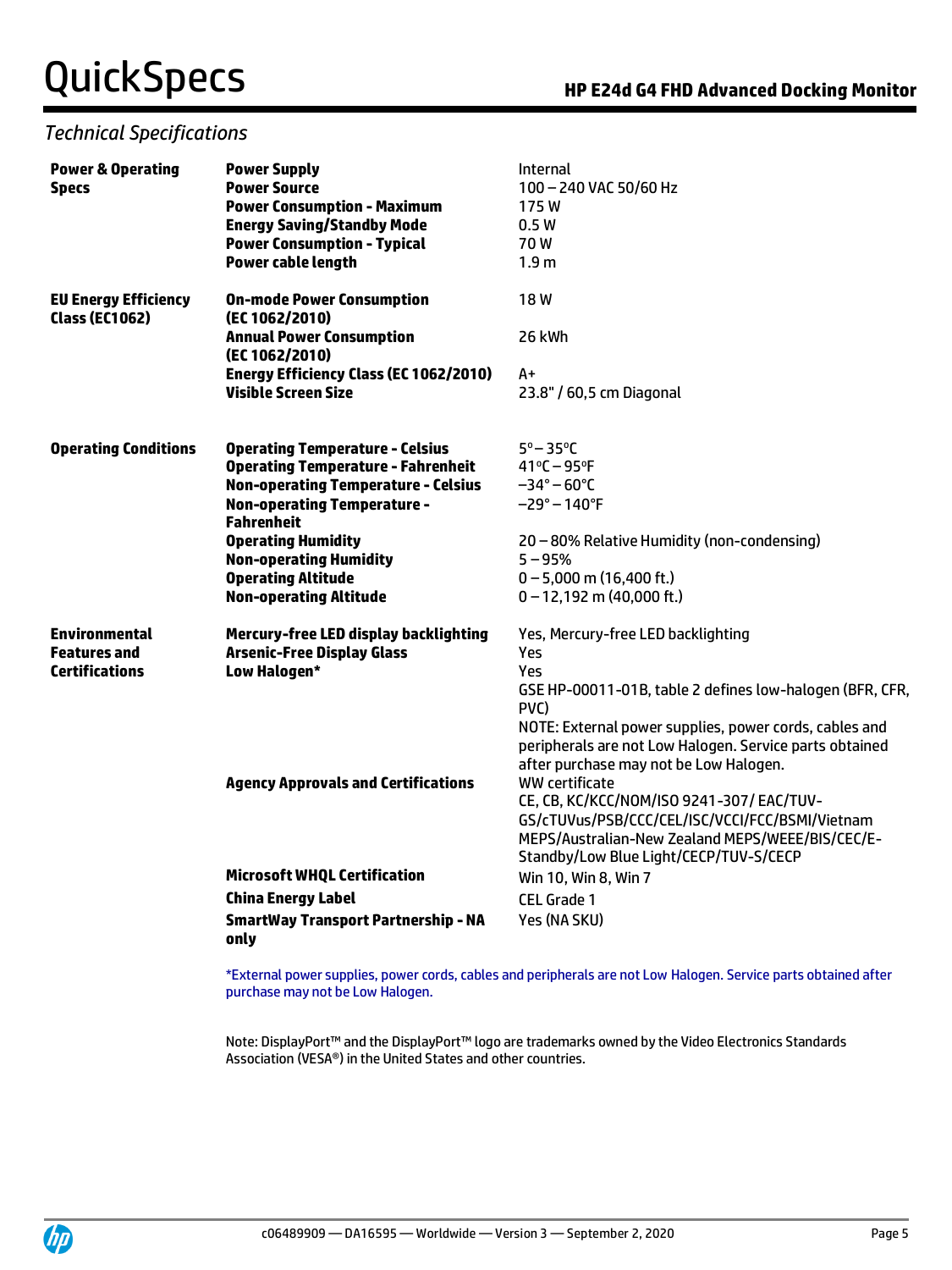### *Technical Specifications*

|                                                      |                                                                                                              | <u>Metric</u>                                                                                                | <b>Imperial</b>                                                                                                                                                                                                                         |
|------------------------------------------------------|--------------------------------------------------------------------------------------------------------------|--------------------------------------------------------------------------------------------------------------|-----------------------------------------------------------------------------------------------------------------------------------------------------------------------------------------------------------------------------------------|
| <b>Unit Product/Package</b><br><b>Specifications</b> | <b>Product Dimensions</b><br>(Unpacked with stand) (W x D x H)                                               | 53.94 x 49.44 x 4.85 cm                                                                                      | 21.24 x 19.46 x 1.91 in                                                                                                                                                                                                                 |
|                                                      | <b>Product Dimensions</b><br>$(Packed)$ $(W \times D \times H)$                                              | 64.6 x 43.8 x 26.9 cm                                                                                        | 25.43 x 17.24 x 10.59 in                                                                                                                                                                                                                |
|                                                      | <b>Display Head Dimensions</b><br>(Unpacked without stand) (W x D x H)                                       | 53.94 x 32.33 x 4.85 cm                                                                                      | 21.24 x 12.73 x 1.91 in                                                                                                                                                                                                                 |
|                                                      | <b>Base Area Footprint</b><br>$(w \times d$ mm)                                                              | 219.76 x 189.76 mm                                                                                           | 86.52 x 74.71 in                                                                                                                                                                                                                        |
|                                                      | <b>Bezel Measurements</b>                                                                                    | Bottom 19.73 mm<br>(display chin)                                                                            | Bottom 0.68 in (display chin)                                                                                                                                                                                                           |
|                                                      | <b>Product Weight</b><br>(Unpacked with stand)                                                               | 6.86 kg                                                                                                      | 15.13 lb                                                                                                                                                                                                                                |
|                                                      | <b>Product Weight</b><br>(Packed)                                                                            | 11.5 kg                                                                                                      | 25.4 <sub>th</sub>                                                                                                                                                                                                                      |
|                                                      | <b>Product Weight</b><br>(Head Only)                                                                         | 4.1 kg                                                                                                       | 9.04 <sub>b</sub>                                                                                                                                                                                                                       |
| <b>Pallet Information</b>                            | <b>Pallet Dimensions</b><br>$(L \times W \times H)$                                                          | 1324 x 1140 x 120 mm                                                                                         | 52.13 x 44.88 x 4.72 in                                                                                                                                                                                                                 |
|                                                      | <b>Pallet Total Weight</b><br>$(L \times W \times H)$                                                        | 40" GQ: 384 kg<br>40" HQ: 476 kg                                                                             | 40" GQ: 847 lbs<br>40" HQ: 1050 lbs                                                                                                                                                                                                     |
|                                                      | <b>Pallet Layers</b>                                                                                         | GQ: 4<br>HQ: 5                                                                                               |                                                                                                                                                                                                                                         |
|                                                      | <b>Pallet Product per Layer</b><br><b>Total Products per Pallet</b>                                          | 8<br>GQ: 32<br>HQ: 40                                                                                        |                                                                                                                                                                                                                                         |
|                                                      | <b>Container Load, 20-Foot</b>                                                                               | Wood pallet: 272<br>Slip sheet: 340                                                                          |                                                                                                                                                                                                                                         |
|                                                      | <b>Container Load, 40-Foot</b>                                                                               | Wood pallet: 576<br>Slip sheet: 720                                                                          |                                                                                                                                                                                                                                         |
|                                                      | <b>Container Load, 40-Foot HighQ</b>                                                                         | Wood pallet: 720<br>Slip sheet: 720                                                                          |                                                                                                                                                                                                                                         |
| <b>Software Included</b>                             | <b>HP Display Assistant</b>                                                                                  |                                                                                                              |                                                                                                                                                                                                                                         |
| <b>What's in the box?</b>                            | 1 HDMI 2.0<br>1 DisplayPort™ (DisplayPort™ 1.2)<br>1 USB-C (USB3 Gen1)<br>1 Power Cord<br>1 QSP<br>1 Doc-Kit | $(1.8 \text{ m})$ 5.9 ft<br>$(1.8 \text{ m})$ 5.9 ft<br>$(1.8 \text{ m})$ 5.9 ft<br>$(1.9 \text{ m})$ 6.2 ft |                                                                                                                                                                                                                                         |
| <b>User Guide and</b><br><b>Warranty Languages</b>   | <b>User Guide Languages</b>                                                                                  | Turkish.                                                                                                     | English, Arabic, S. Chinese, T. Chinese, Czech, Danish,<br>Dutch, Finnish, French, German, Greek, Hungarian, Italian,<br>Japanese, Kazakh, Korean, Norwegian, Polish, Brazilian<br>Portuguese, Russian, Slovenian, Spanish, Swedish and |
|                                                      | <b>Warranty Languages</b>                                                                                    | Turkish.                                                                                                     | English, Arabic, S. Chinese, T. Chinese, Czech, Danish,<br>Dutch, Finnish, French, German, Greek, Hungarian, Italian,<br>Japanese, Kazakh, Korean, Norwegian, Polish, Brazilian<br>Portuguese, Russian, Slovenian, Spanish, Swedish and |

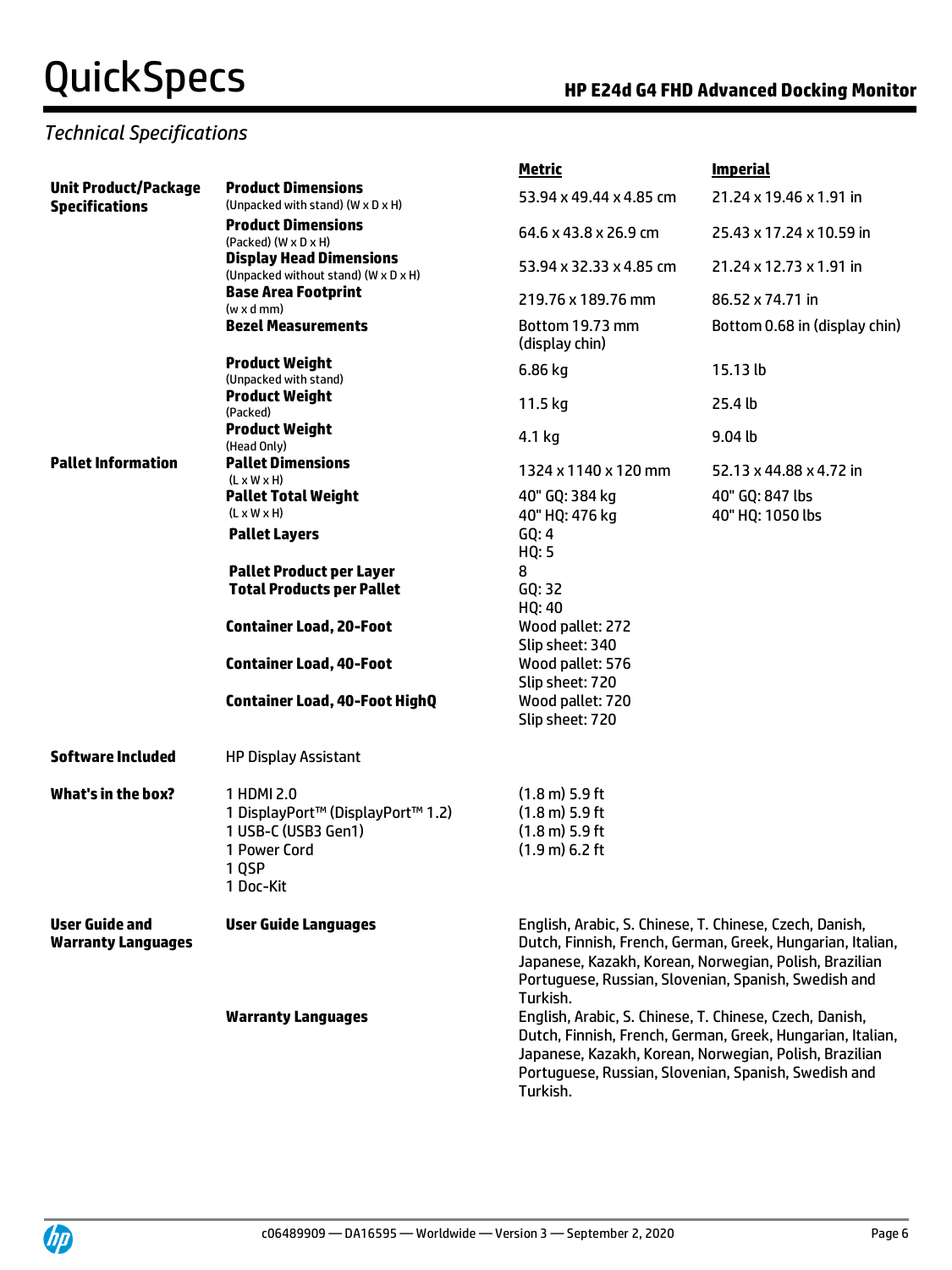### *Technical Specifications*

#### Copyright © 2020 HP Development Company, L.P.

The information contained herein is subject to change without notice. The only warranties for HP products are set forth in the express limited warranty statements accompanying such products. Nothing herein should be construed as constituting an additional warranty. HP shall not be liable for technical or editorial errors or omissions contained herein. Microsoft and Windows are registered trademarks or trademarks of Microsoft Corporation in the U.S. and/or other countries. ENERGY STAR is a registered trademark owned by the U.S. Environmental Protection Agency.